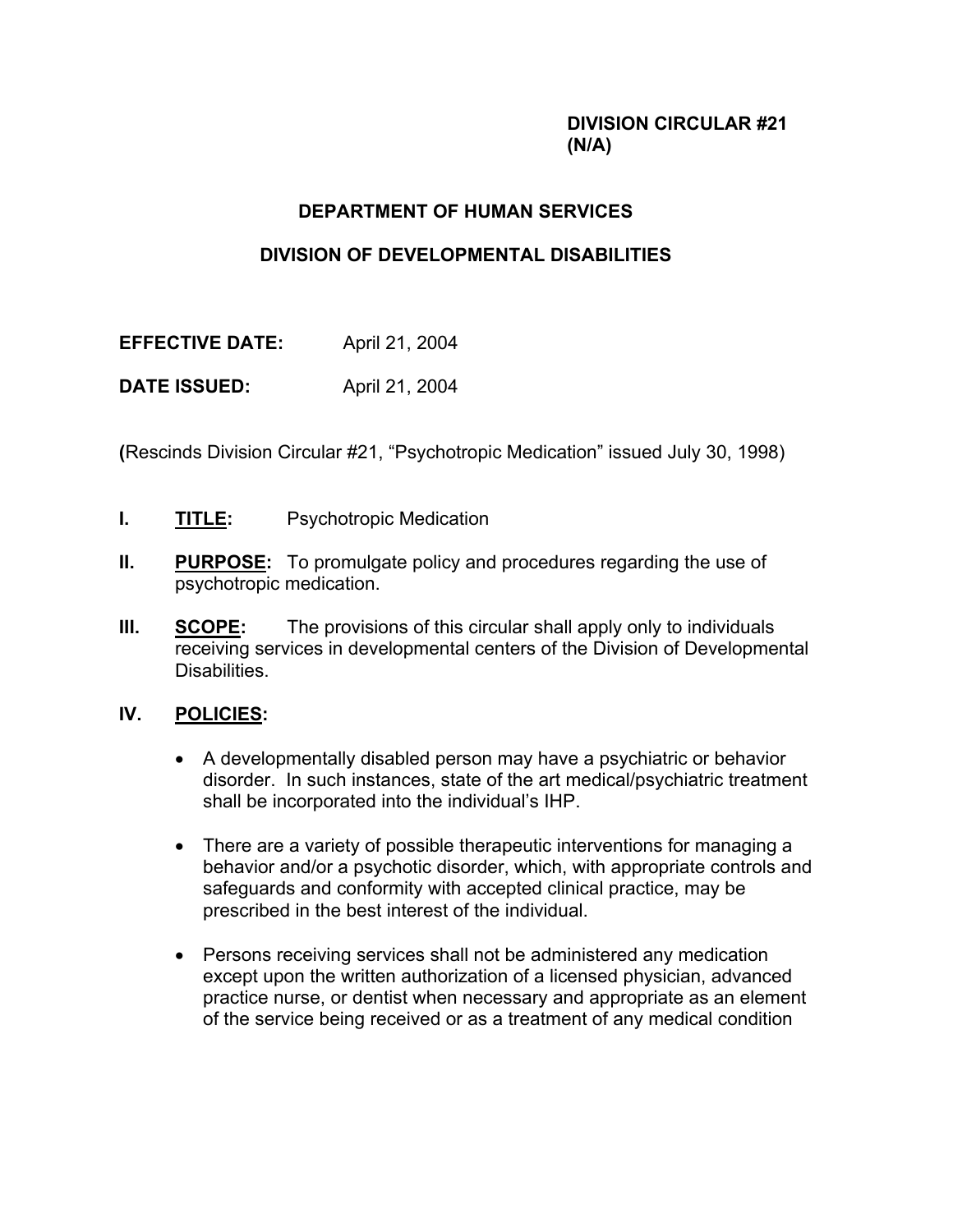in conformity with accepted standards for such treatment. The nature, amount of, and reasons for administration of any medication shall be promptly recorded in the individual's medical record.

### **V. GENERAL STANDARDS:**

A. Definitions - For the purpose of this circular, the following terms shall have the meanings defined herein:

"Administer, also Administration of" means, when used with regard to medication, the process by which a single dose of medication is given to an individual.

"Antipsychotic Drug " means any of three older classes of antipsychotic drugs: the phenothiazines, the butyrophenones, and the thioxanthines. These drugs were once referred to as "major tranquilizers," a misnomer.

"Behavior Support Committee (BSC)" - Refer to Division Circular 18.

"Current Medical Practice" means the application of an evolving body of knowledge founded upon studies reported in accepted medical publications.

"Dispense" means the process by which medication is prepared for an individual pursuant to a written prescription. Only licensed, registered pharmacists, or other individuals who by law possess the authority to do so, are authorized to dispense.

"Emergency" means an unanticipated situation in which a physician documents in writing that an individual is engaged in an activity, which has resulted or is likely to result in harm to self or others.

"Guardian" means a person or agency appointed by a court of competent jurisdiction or otherwise legally authorized and responsible to act on behalf of a minor or incompetent adult to assure provision for the health, safety, and welfare of the individual and to protect his or her rights.

"Human Rights Committee" (HRC) – Refer to Division Circular 5.

"Individual Habilitation Plan" (IHP) - Refer to Division Circular #35.

"Informed Consent" means a formal expression, oral or written, of agreement with a proposed course of action by someone who has the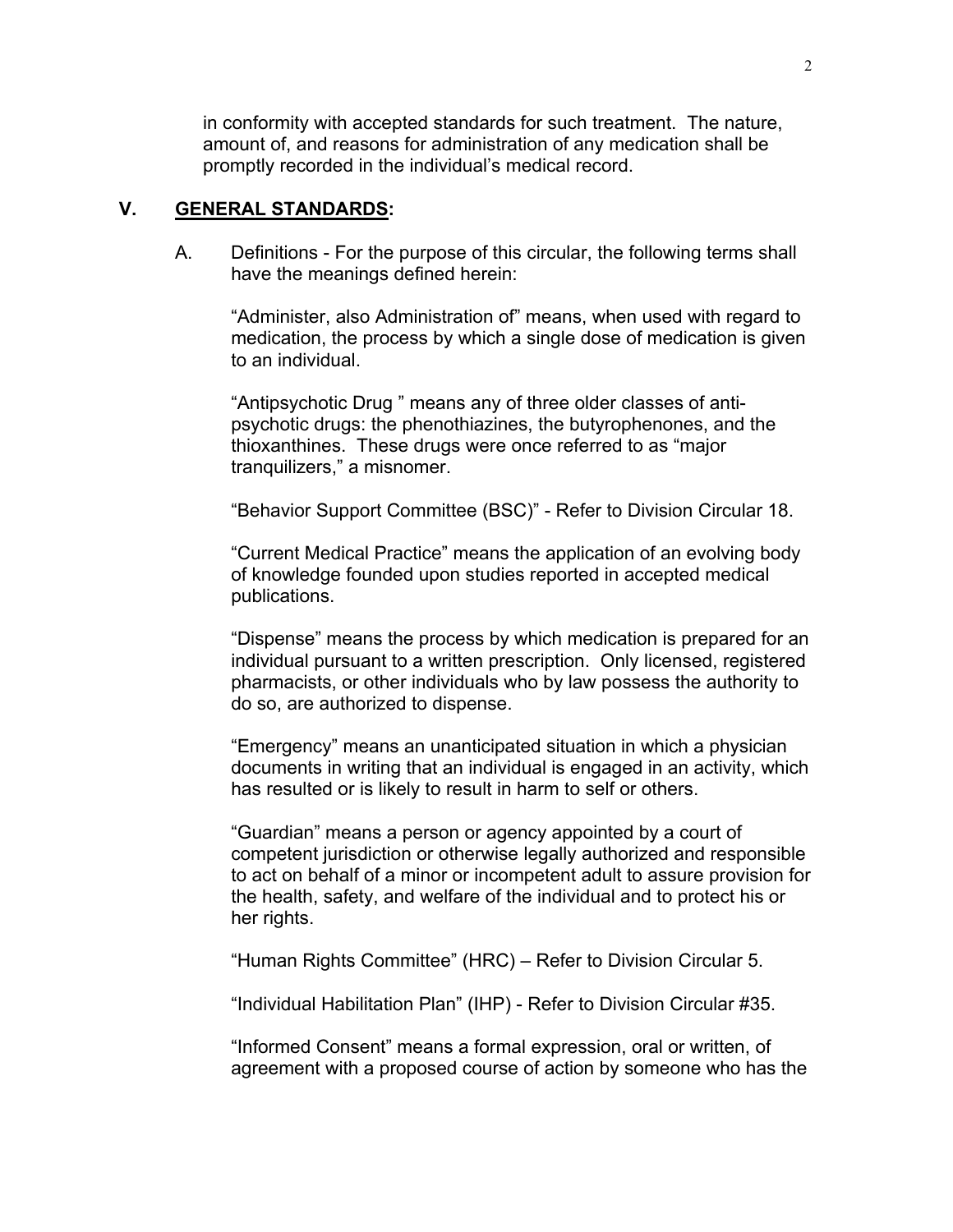capacity, the information and the ability to render voluntary agreement.

"Interdisciplinary Team (IDT)" - Refer to Division Circular #35.

"Medical Personnel" means licensed physicians, dentists, advance practice nurses, registered nurses, and licensed practical nurses.

"Parent" means the natural or adoptive parent of a minor.

"Prescribe" means the process by which an appropriately licensed physician, advance practice nurse, or dentist orders medication for an individual.

"Psychotropic Medication" means those substances which exert a direct effect upon the central nervous system and which are utilized as part of a treatment plan to address psychiatric disorders, or symptoms of psychiatric disorders. Specifically, the generic classes of drugs covered by this circular include but are not limited to:

Antipsychotic, such as chlorpromazine;

Novel antipsychotics or Serotonin/Dopamine Antagonists such as Clozapine or Risperidone;

Tricyclic antidepressants, such as imipramine;

Antiobsessive/antidepressants, such as Anafranil or Prozac;

Antimanics, such as Lithium, Valproic Acid, or carbamazepine;

Anxiolytics, such as Lorazepam or Clonazepam;

Psychomotor stimulants such as methylphenidate.

 "Self-medicate (also Self-medications)" means the capability of an individual to independently take his/her medication.

"Severe Behavior Problem" means those actions of a person, which are a danger to him or herself or others.

"Tardive Dyskinesia" means a syndrome which may be produced by antipsychotic drugs and which is characterized by abnormal, involuntary bodily movement particularly of the face, tongue, mouth,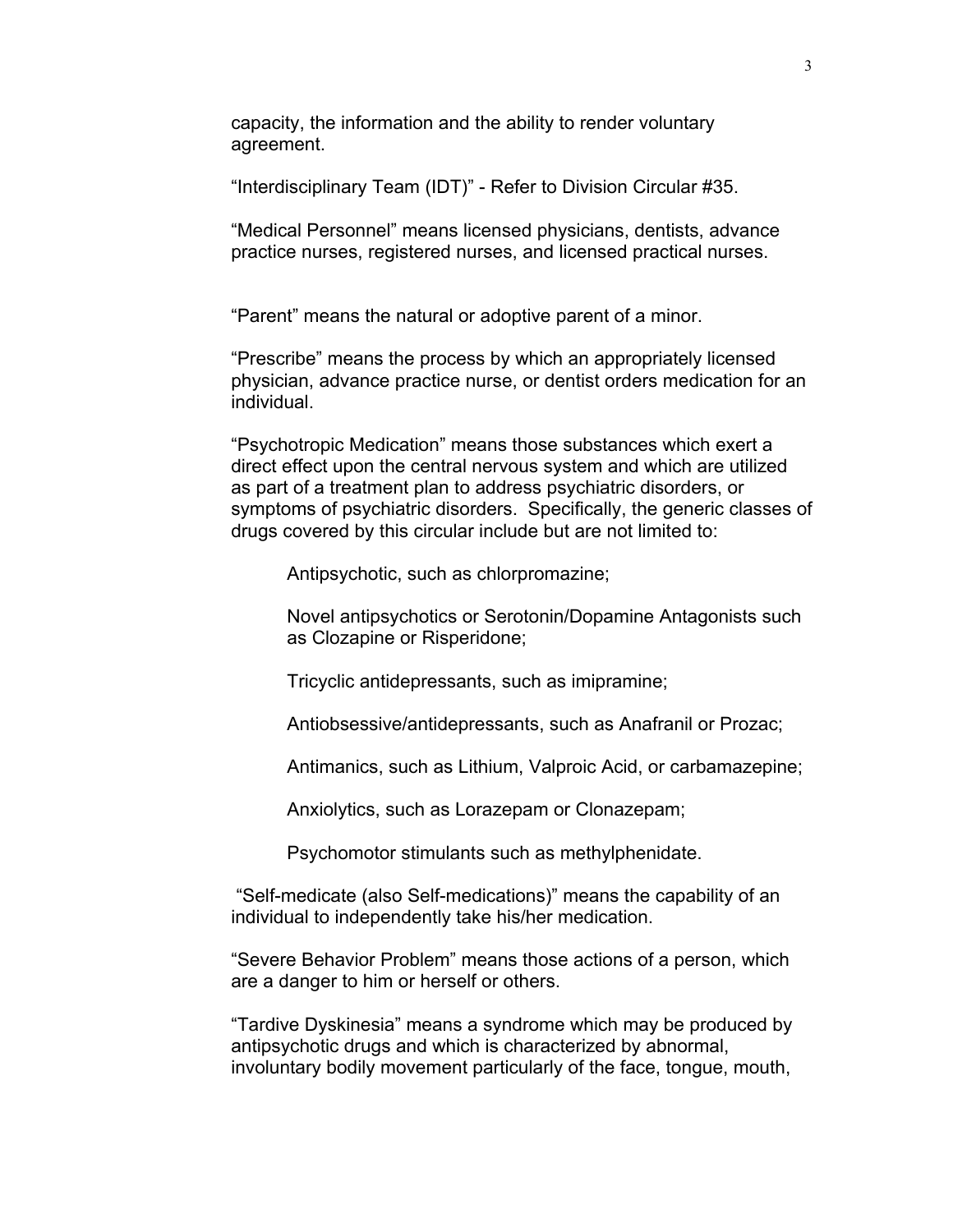and jaw. NOTE: other classes of drugs may, rarely, also cause these symptoms.

- B. The use of psychotropic medication shall be premised on the grounds that it constitutes an appropriate intervention either alone or in conjunction with other strategies.
	- 1. Treatment of psychiatric disorder- the medication is recommended for the purpose of reducing or eliminating the symptoms of a psychiatric disorder, which is diagnosed by a psychiatrist using the DSM IV. Except in an emergency, before prescribing psychotropic medication, the attending physician shall present the recommendation to the IDT. The IDT shall determine if behavior interventions will be used in conjunction with psychotropic medication. If the decision of the team is to use psychotropic medication alone, the IDT shall document that the individual has not benefited from behavior intervention.
	- 2. Behavior management The medication is recommended for the purpose of managing a severe problem behavior when no specific psychiatric diagnosis has been made. Before the psychotropic medication is administered, the IDT shall meet. The medication is not to be considered the sole modality to address the behavior but shall be supplemented by appropriate interventions based upon a functional analysis and positive behavior supports, environmental strategies, and/or behavior modifications, staff training, and individual management strategies. The IDT may decide to use other appropriate therapeutic interventions in lieu of psychotropic medication.

All other means should be exhausted before use of psychotropic drugs without a psychiatric diagnosis. A psychiatric evaluation is necessary to determine whether a psychiatric diagnosis can be made and/or which drug should be tried: this can and should be done before all other means are exhausted.

- C. Psychotropic medication shall be prescribed only by a licensed physician, preferably a psychiatrist.
- D. The use of psychotropic medication shall be incorporated into the individual's IHP in accordance with the diagnosed psychiatric disorder or behavior disorder.
- E. If medication is to be used for behavior management when no psychiatric condition has been diagnosed, review by the Behavior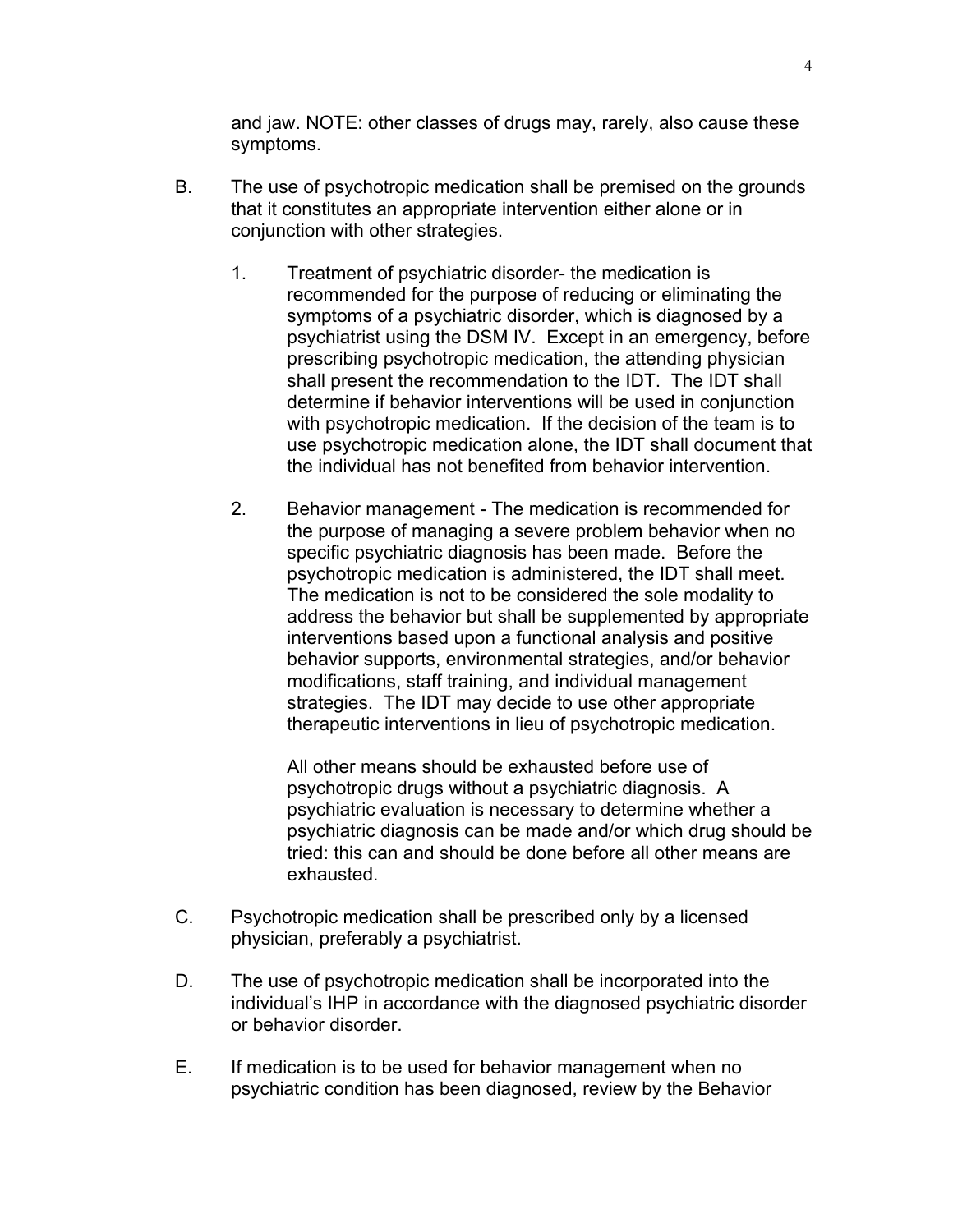Support Committee (BSC), with a physician present at the committee meeting, and the chairperson of the Human Rights Committee (HRC) shall be required prior to implementation. Review by the full HRC, with medical input, shall be required within 30 days of implementation. Thereafter, these committees shall review the use of psychotropic medication as Level III techniques are described in Division Circular #34.

- F. Psychotropic medication shall not be used as punishment, for the convenience of staff, or as a substitute for programmatic intervention.
- G. Except in emergencies, as defined herein, informed written consent shall be required in accordance with Division Circular 41 when a new medication is ordered or when a psychiatrist prescribes a dosage, which exceeds the approved level.
- H. Informed consent shall be obtained annually.
- I. Except in emergencies, psychotropic medication shall always be prescribed in writing prior to its administration. Telephone orders shall be permitted in emergency situations, but only with the provision that the physician countersigns the order within 24 hours.
- J. Persons receiving services, regardless of guardianship status, shall be informed of the generic class of psychotropic medication proposed, the purpose, the dosage, and the possible side effects of the specific medication. The legal guardian, where applicable, shall also be informed. The attempt to inform shall be documented in the client record including reasons why the attempt was unsuccessful or not possible.
- K. For drugs dispensed under the unit dose system, the following information shall be provided with the medication to the person administering the medication:
	- 1. Names of drug (proprietary and generic);
	- 2. Manufacturer's name;
	- 3. Strength;
	- 4. Expiration date;
	- 5. Lot number.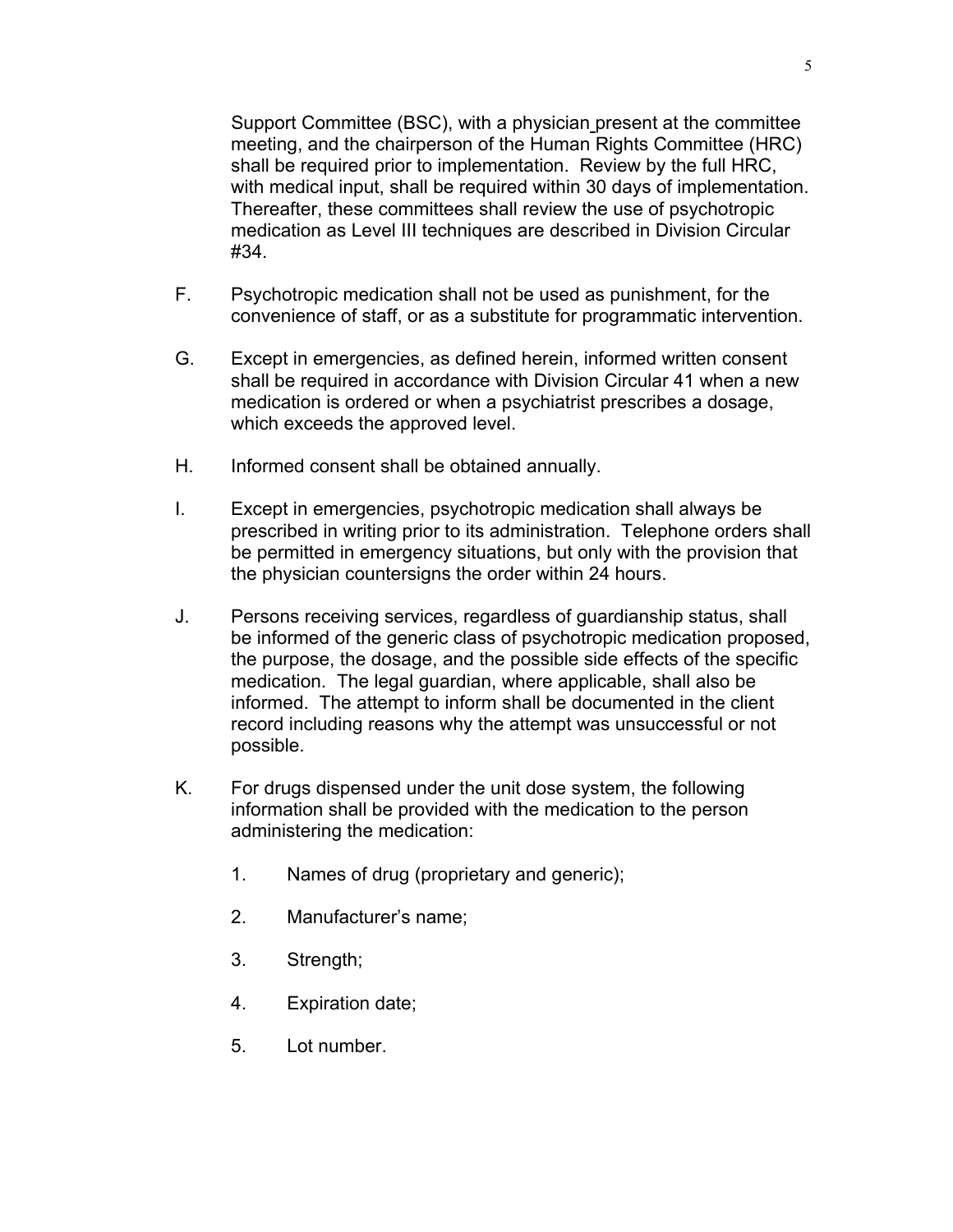- L. Dispensed Medication shall be labeled to reflect the following information:
	- 1. Name and address of dispensing pharmacy;
	- 2. Name of pharmacists;
	- 3. Full name of the person receiving services;
	- 4. Instructions for use;
	- 5. Prescription file number;
	- 6. Dispensing date;
	- 7. Prescribing physician's name;
	- 8. Name and strength of medication;
	- 9. Quantity dispensed;
	- 10. Any cautionary information appropriate to the particular medication;
	- 11. Expiration date;
	- 12. Lot number.
- M. Administration of psychotropic medication by medical personnel shall be accomplished in accordance with the established, written procedures.
- N. Short-acting injectable psychotropic medication used in emergencies, as defined herein, shall be administered only by a licensed physician or licensed nurse.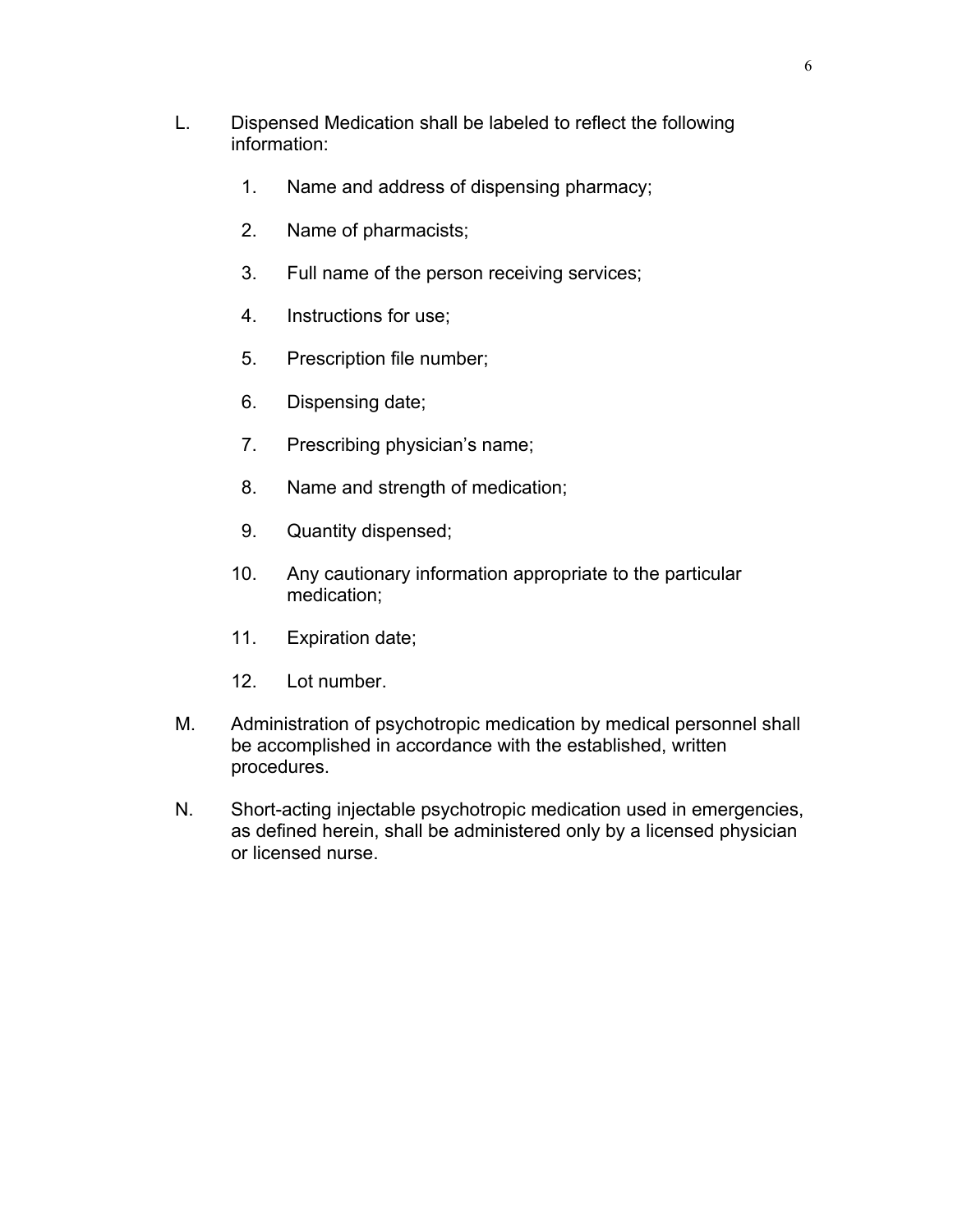- O. Self-medication shall be encouraged for those individuals deemed capable in this regard. A determination that a person has the ability to self-medicate shall be based on an assessment by the IDT, which shall address the individual's competency to safely self-medicate. This decision shall be included in the IHP. Such assessment shall conclude one of the following:
	- 1. That the individual is capable of self-medicating;
	- 2. That the individual may become capable of self-medicating only with additional training; or
	- 3. That the individual does not exhibit the potential to selfmedicate.
- P. Self-medication may or may not preclude some degree of monitoring and supervision as determined by the IDT.
	- 1. The individual shall be advised of the anticipated benefits as well as possible side effects by a health care professional.
- Q. The individual's ability to self-medicate shall be reviewed at least annually by the IDT.
- R. Each self-administration training program shall include information on the need for and effects of the medication and shall be followed by an assessment of the individual's knowledge and skills.
- S. Each dose of psychotropic medication whether or not selfadministered shall be recorded in the client record.
- T. Persons receiving services shall be maintained on the lowest possible effective dosage of psychotropic medication.
- U. All psychotropic medication shall be monitored for effect and the effects will be documented in the client record. The attending physician shall be responsible for this monitoring of medication. The frequency of the monitoring shall be established by the Medical Director and shall be done no less than quarterly.
- V. Because of potential serious toxicity, lithium, carbamazepine, valproic acid, clozapine, and clomipramine shall be used only after a complete history, physical examination, and laboratory assessment of the individual has been made by a physician. The use of Lithium shall be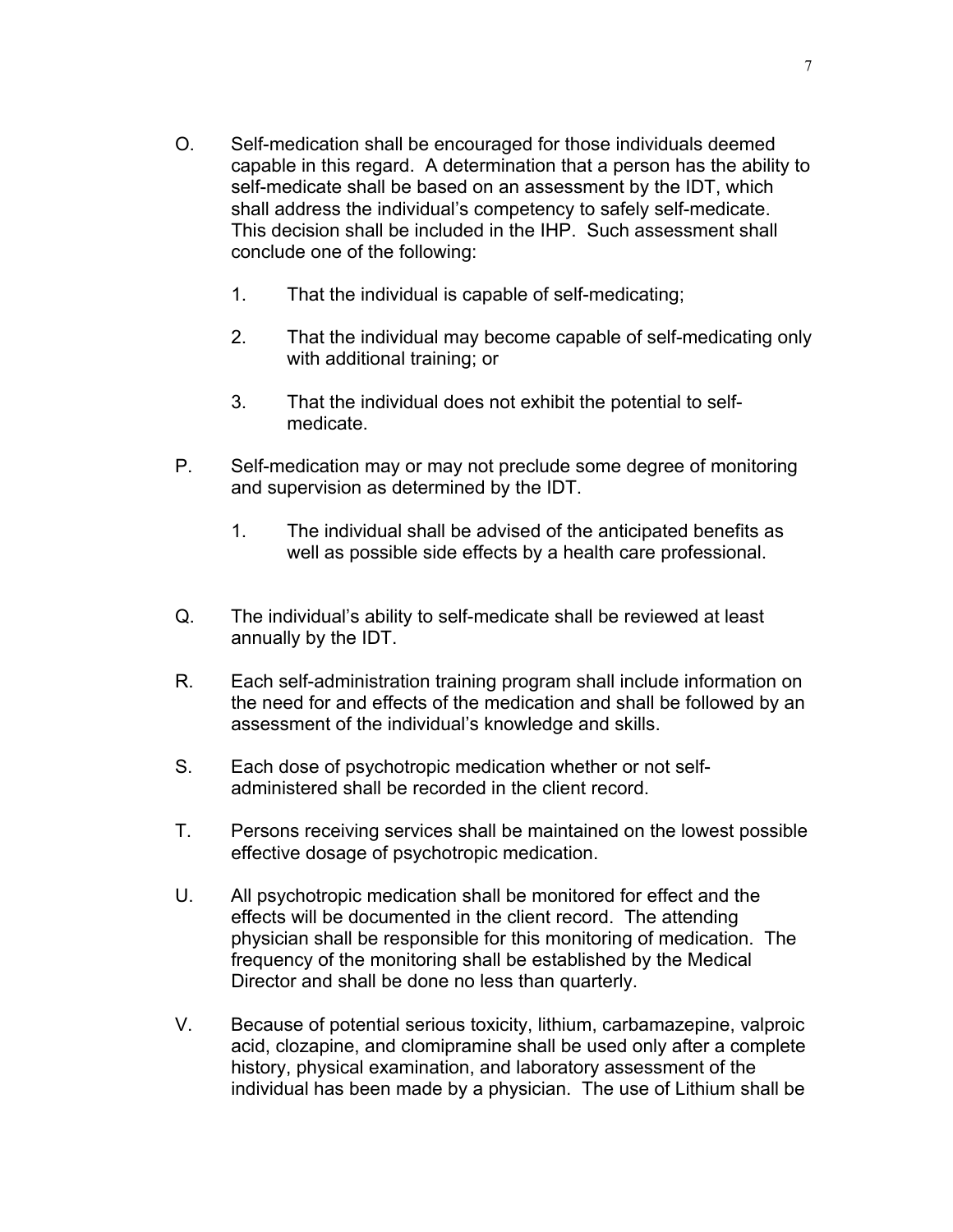supervised by a physician, preferably a psychiatrist, to include monitoring of blood levels.

- W. The IDT shall review the use of psychotropic medication quarterly. If, after a reasonable length of time, there is no apparent improvement, other treatment options should be considered. The IDT shall determine whether the individual is being negatively affected by the medication or other concerns associated with the medication are noted.
- X. The results of this review shall be documented in the client record. Concerns of the IDT may be referred to the medical director, BSC and/or HRC.
- Y. When a psychotropic medication is prescribed and administered in an emergency, the IDT shall meet to review the use of the psychotropic medication within the next 5 working days. The results of this review shall be documented in the client record.
- Z. Each developmental center shall have procedures for the implementation of this circular.

### **VI. PROCEDURES:**

A. Instituting Treatment

When an individual exhibits previously unidentified psychiatric symptoms or severe behavior problems, which are a danger to self or others, the interdisciplinary team shall meet for in-depth discussion of causes and possible interventions.

- 1. Psychiatric consultation should be requested.
- 2. If, as the result of psychiatric examination, the individual is diagnosed with a specific psychiatric disorder included under DSM-IV, psychotropic medication may be recommended by the psychiatrist.
- 3. The IDT shall meet to determine whether behavior intervention would be effective in addressing the behavior in conjunction with the psychotropic medication.
	- (a) If the IDT determines that behavior intervention would be effective, the intervention shall be documented in the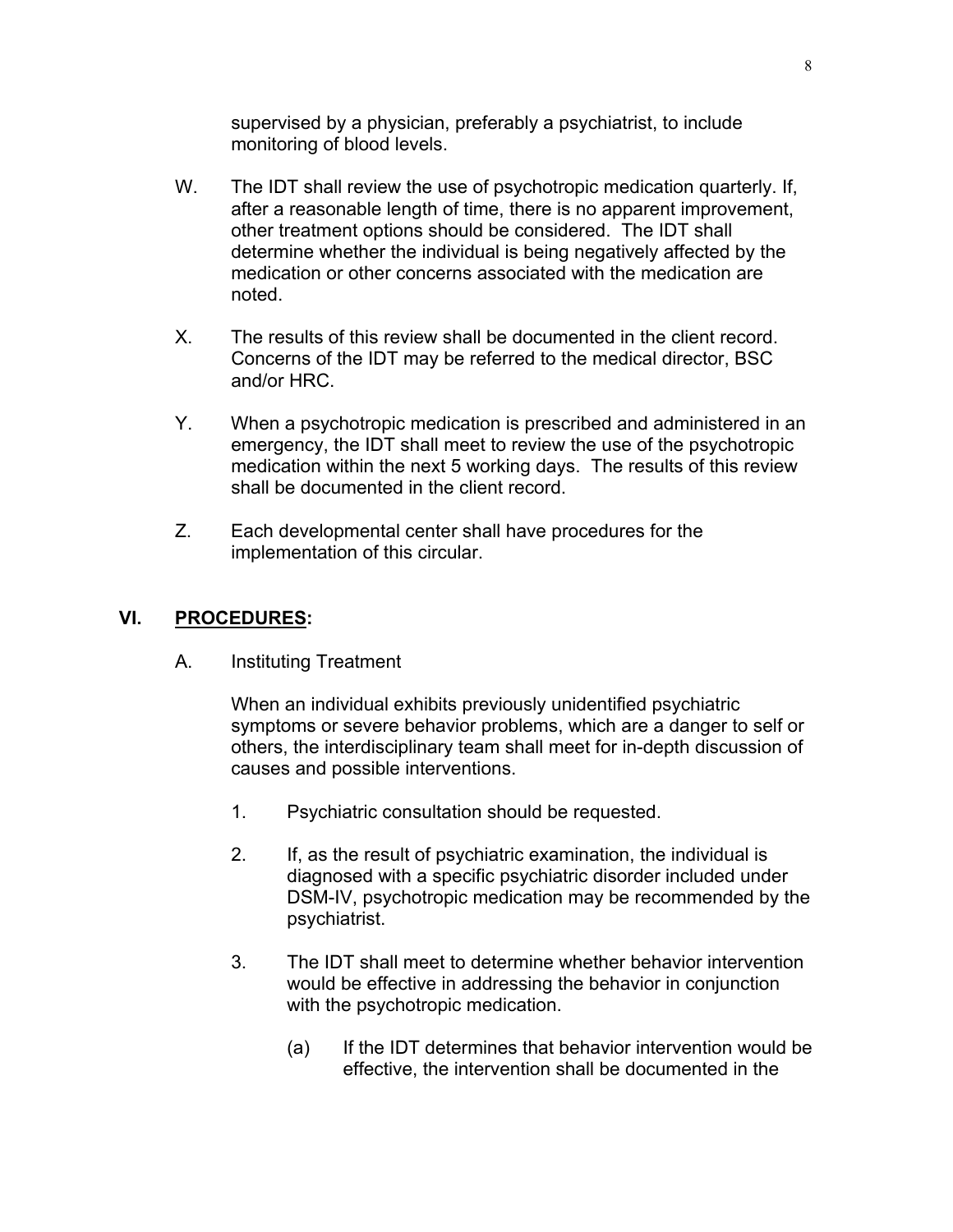IHP and implemented in conjunction with the psychotropic medication.

- (b) If the IDT determines that a behavior intervention would not be effective, the psychotropic medication may be prescribed as recommended.
- 4. Where there is no psychiatric diagnosis, but a psychotropic medication has been prescribed as part of a comprehensive behavior plan developed by the IDT to manage/modify behavior, the plan shall be subject to review by the BSC and HRC, as well as informed consent.
- B. Informed Consent
	- 1. Except in emergencies, prior to the use of psychotropic medication, informed written consent shall be obtained by medical personnel in accordance with Division Circular #41.
	- 2. As established by N.J.S.A. 30:4-7.1 et. seq., the CEO has authority to give consent for administering psychotropic medication to a minor or an incompetent adult in an instance when:
		- (a) There is no parent or guardian known to the CEO after reasonable inquiry, which includes the review of the client record and attempted telephone contacts.
		- (b) There is no response from the parent or guardian of an incompetent adult within ten days of a written request for consent, wherein the parent or guardian is explicitly informed that the CEO would be asked to consent in the absence of any reply.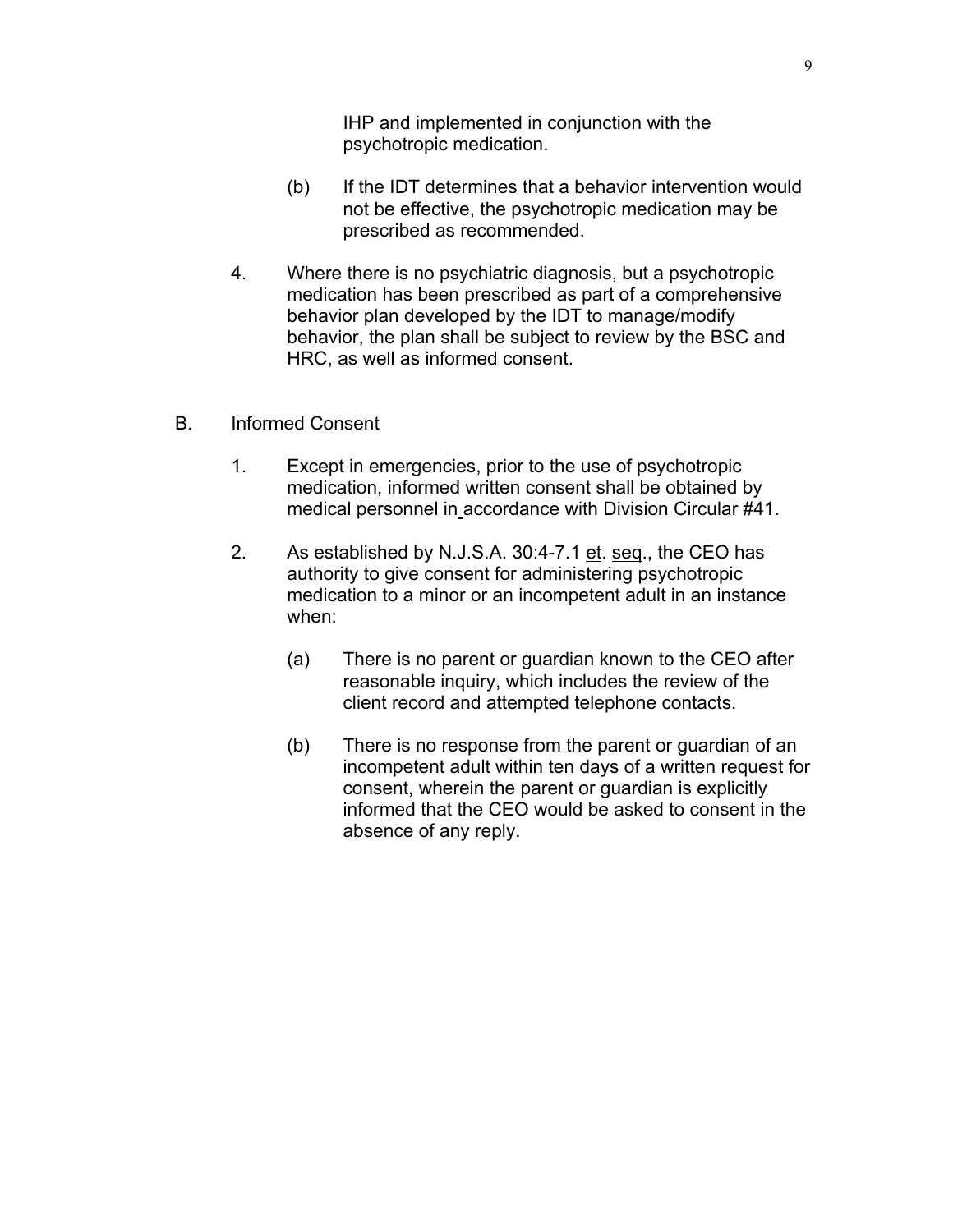- (c) There is an emergency, as certified by a licensed physician, where immediate intervention is needed to prevent serious consequences. The parent or guardian should be provided the earliest notice possible under the circumstances.
- 3. If consent has been refused by either the individual or guardian, the IDT shall meet with the individual or guardian to discuss the possibility of other alternatives. If disagreement continues regarding the need for psychotropic medication, the CEO shall arrange for review by an independent psychiatrist, preferably with the concurrence of the individual or guardian, as an attempt to resolve the impasse.
- 4. When informed consent is either denied or subsequently withdrawn and the CEO determines such refusal to be in violation of the individual's right to treatment, he/she shall refer the matter to the Division Director for consideration and possible judicial action.
- 5. Informed consent shall be obtained annually,
- C. Pre-Treatment Clinical Procedures
	- 1. Except in emergencies, a comprehensive medical history must be obtained before initiating treatment with psychotropic medication.
		- (a) This history must include information regarding prior psychiatric hospitalization/treatment and responses to psychotropic medication (if available), all current medication taken by the individual, as well as a history of cardiac, liver, renal, central nervous system and other disease and a history of any adverse reactions.
		- (b) In order to avoid serious drug interactions, the physician prescribing the psychotropic medication shall consult with other physicians who may be treating the same individual. The consultation shall be documented in the client record prior to prescribing any psychotropic medication.
		- (c) The drug history should be correlated with the individual's current physical examination and laboratory findings.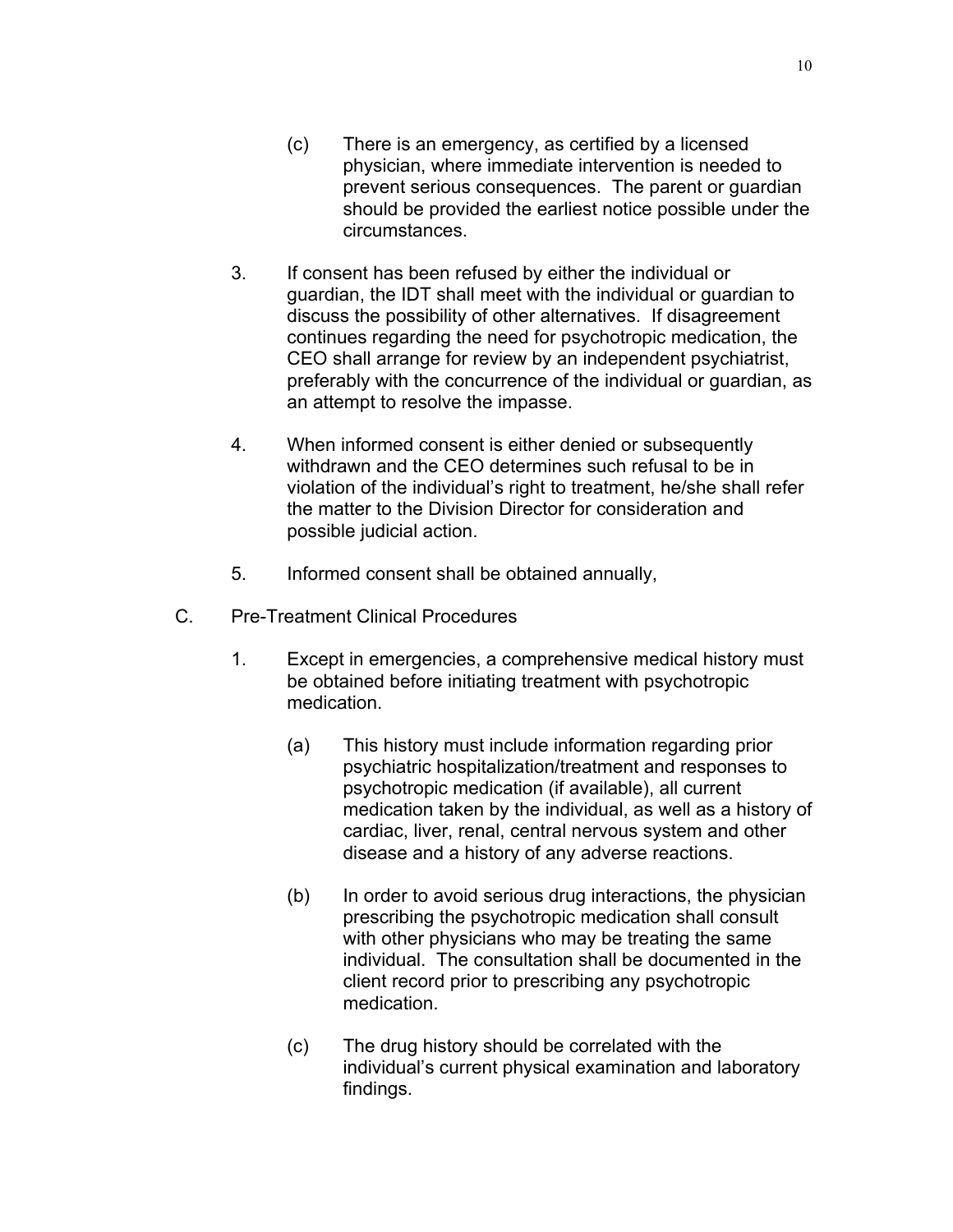- (d) A copy of the drug history shall be sent to the dispensing pharmacy for inclusion in the individual's drug profile.
- 2. Except in emergencies, a physical examination and laboratory work shall be done prior to initiating psychotropic medication in order to determine baseline functioning. This may include, but is not limited to the following:
	- (a) complete blood count with differential;
	- (b) urinalysis;
	- (c) wide-screening blood analysis to include the assessment of liver, the thyroid, and renal functions;
	- (d) electrocardiograms on individuals with previous histories of cardiac abnormalities, necessitated by specific drug protocols;
	- (e) electroencephalograms, CAT scans, or MRI examinations on individuals with previous histories of central nervous system disorders.
- 3. Manifestations of the condition to be treated must be noted in the individual's clinical record as a baseline against which the individual's clinical condition and the outcome of treatment interventions shall be evaluated.
- D. Monitoring and Review
	- 1. Monitoring All staff who work with an individual receiving psychotropic medication share responsibility for monitoring the individual.
		- (a) Direct care and professional staff shall be informed when an individual begins to receive a psychotropic medication, the target symptom, and possible side effects, or when the psychotropic is changed.
		- (b) Direct care and professional staff shall receive training regarding side effects of the psychotropic medications. Side effects noted shall be reported to the attending physician immediately.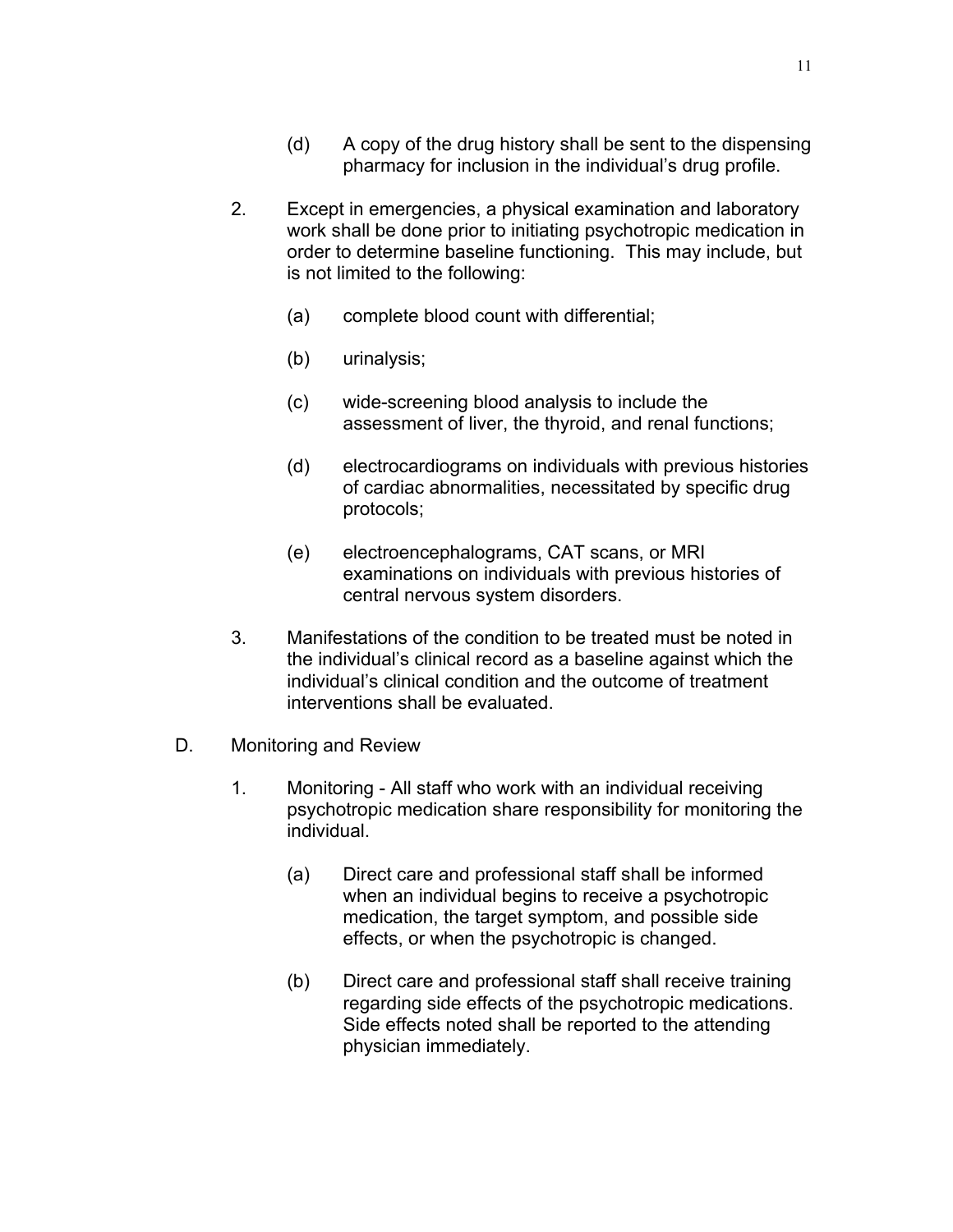- (c) Medical staff responsible to administer the psychotropic medication shall document the administration of medication.
- (d) The attending physician shall meet with the direct care and professional staff in order to assess treatment progress.
- 2. Physician review The minimum frequency at which an individual shall be re-examined by the treating physician is dependent on the current drug protocols. In all cases, the physician shall enter progress notes in the person's client record at the time of the review. Progress notes shall describe the individual's clinical progress, current laboratory results, and presence or absence of side effects, and results of tracking and management of side effects.
	- (a) Antipsychotics Persons receiving services who are maintained on all antipsychotics shall be re-examined no less frequently than at 30-day intervals. At least every 90 days, either the physician or a registered nurse shall administer the AIMS (Abnormal Involuntary Movement Scale) or other equivalent examination procedure for symptoms of tardive dyskinesia. The results shall be recorded in the client record and appropriate action taken as necessary.
	- (b) All other psychotropic medication Individuals receiving psychotropic medication other than an antipsychotic shall be examined no less frequently than at 90-day intervals.
- 3. A pharmacist, with input from the IDT, shall review and document the drug regimen of each person receiving services at least quarterly.
- E. Visits/Vacations
	- 1. Persons with whom the individual will be visiting shall be informed by medical personnel that the individual receives psychotropic medication and shall be informed of its potential side effects.